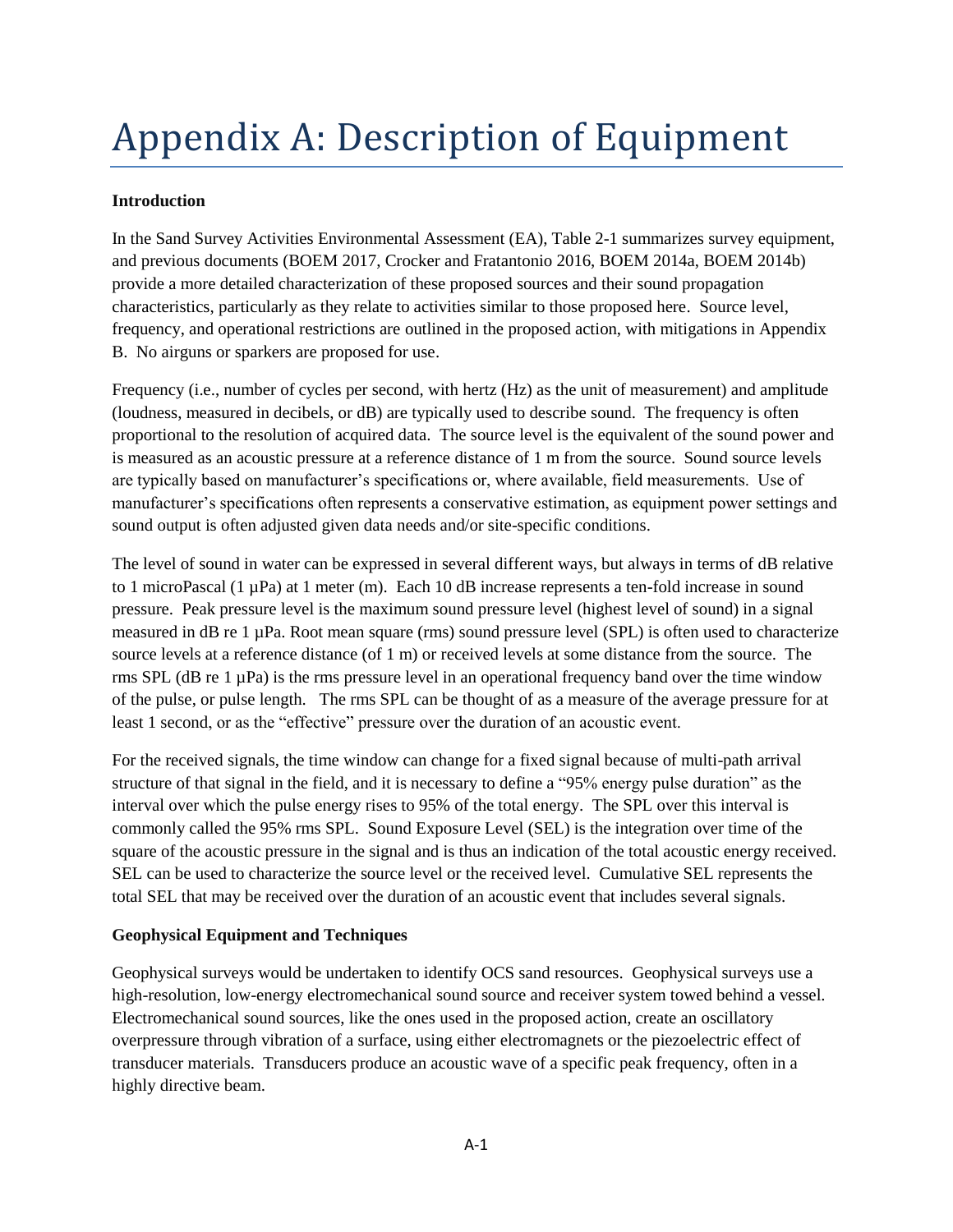Sound characteristics for equipment used in sand survey activities in Table A-1 were tested by Crocker and Fratantonio (2016). Cumulative SEL was calculated based on an assumption that an animal may directly experience a sound source for 10 transmissions, which is conservative given that either one or both of the survey vessel and animal will be in motion. These SEL cumulative values were then used to calculate distances to thresholds for Level A or B Harassment of marine mammal hearing groups based on how sound transmits in the somewhat shallow shelf depths of the Study Area (Table A-2). The threshold for Level A Harassment varies from 173 to 219 dB is determined based on different marine mammal hearing group sensitivities (NOAA 2016 and Table 3-1 of the EA), while Level B Harassment is consistent across groups at 160 dB. All values of dB in Tables A-1 and A-2 are re 1  $\mu$ Pa @ 1 m.

Sub-bottom profiling would use a chirp and/or boomer systems. The primary goal of sub-bottom profiler data collection is to provide an accurate depiction of the geologic framework and near-surface sand thickness (isopach) that can be further evaluated for possible recovery and placement as beach restoration material. The chirp system is generally towed at depth off the seafloor, whereas the boomer is towed at or near the surface.

Chirp sub-bottom. Chirp sonar uses a transducer to emit a frequency-modulated sound pulse towards the seafloor and to receive the return of the pulse once it is reflected from the seafloor or from the contacts between sedimentary layers near the seafloor (acoustic impedance). Chirp systems are generally singlechannel systems that operate around a central frequency that is swept electronically across a range of frequencies to provide improved resolution. The most probable system consists of towfish with internal transducer that imparts an acoustic signal with frequencies potentially ranging from 500 Hz up to 24 kilohertz (kHz) approximately every 0.5 to 1 seconds. Chirp signal are generally very short and therefore sound something like a bird chirp and thus their name. For optimal data quality, the chirp system is typically towed at water depths where the towfish remains within approximately 10 feet (30 m) above the seafloor (Figure A-1).

Boomer. A boomer is a low-energy towed device typically consisting of a multi-channel acoustic source that uses a magneto-restrictive plate diaphragm to impart an acoustic pressure signal into the water column. The signal output is generally set to less than 100 to 350 joules and frequency ranges between 300 to 10,000 Hz. Boomers are fixed-frequency sources, but they do operate across a range of frequencies with a broadband signal. The boomer imparts an acoustic signal approximately every 0.5 to 1 seconds. A secondary cable of passive hydrophones is used as a signal receiver. Typical tow length for the boomer is approximately 75 to 100 feet (23 to 30 m) behind or alongside the vessel, and the hydrophones are towed at about 100 to 125 feet (30 to 38 m) from the vessel. Both are towed at the water's surface; the boomer plate is installed on a small catamaran or sled structure (Figure A-1).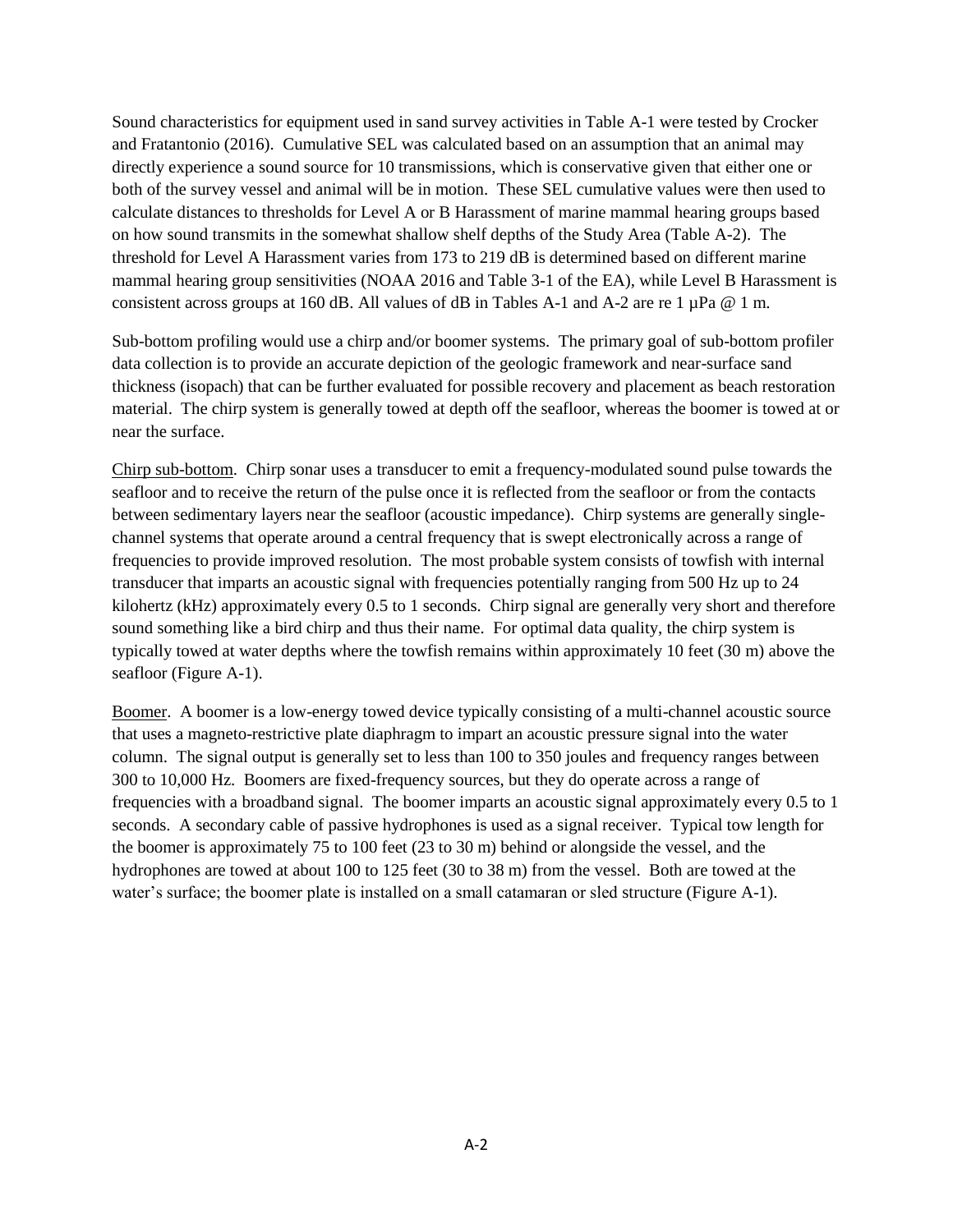

## **Figure A-1. Chirp Towfish Deployment from Port (left); Boomer Sled Deployment from Stern (right)**

Other geophysical data could be collected using a combination of equipment and techniques. Multibeam or interferometric swath bathymetry is used to gather information about water depths/seafloor topography/seafloor condition. Not only do such systems provide information on the seabed, but the reflected acoustical signal (backscatter) can also be used to characterize the seabed with regard to archaeological resources, benthic habitat, and sediment composition (Dartnell and Gardner, 2004). Due to the relatively high frequency nature of their signal, they do not penetrate very far into the bottom.

Multibeam Bathymetry: Multibeam bathymetry systems also transmit and receive relatively high frequency acoustic pulses through the water which reflects off the seafloor and returns to the receiver. The time elapsed between the pulse being emitted and received is converted to a distance by multiplying this number by the speed of sound in water. The source level (rms SPL) for multibeam bathymetry ranges from about 210 to 230 dB re 1 µPa @1 m. Frequency range would typically be limited to above 180 kHz to avoid/reduce noise impacts on marine mammals. The system records with a sweep appropriate to the range of water depths in the survey area. A bathymetry system is useful in areas characterized by complex topography or fragile habitats.

In addition to identifying sediment features, acoustic backscatter data can be collected using multibeam bathymetry and analyzed to provide valuable information on archaeological resources and sediments. Surface shape and roughness influence backscatter strength from coarser sediments and from other hard surfaces like reefs and shipwrecks (Gustav 2008). When this type of technique is validated by geologic samples or underwater photography, accuracy is approximately 70 to 80 percent (Gustav 2008). No additional equipment would be needed to implement this approach; however, different software/analytical techniques would be employed.

Interferometric Swath Bathymetry: In contrast with multibeam bathymetry, interferometric swath bathymetry uses two outward-facing transducers, as opposed to an array, to transmit and receive acoustic pulses. The elevation angle of a target on the seafloor is measured from the phase difference between the signals received on the two separate receivers. Frequency range would be limited to above 180 kHz to avoid/reduce noise impacts on marine mammals. Source level (rms SPL) ranges from approximately 200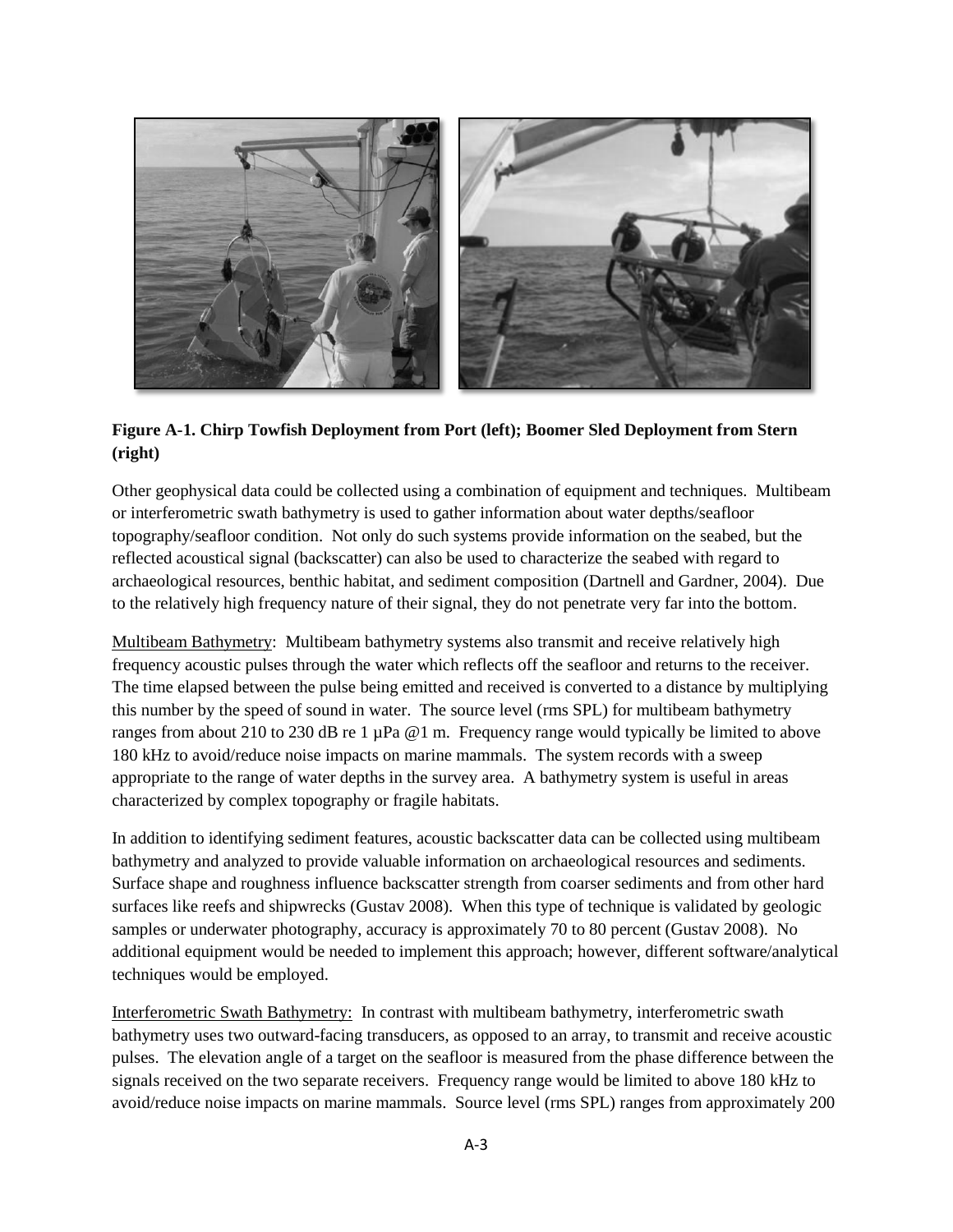to 220 dB re 1 µPa. Acoustic backscatter can be used as a substitute for side-scan sonar data, provided that data quality standards are met. Depending on water depth, fewer track lines could be surveyed using an interferometric swath system, in comparison to multibeam, to achieve the same coverage.

Side-Scan Sonar: Side-scan sonar generates an image of seabed morphology, submerged objects, and other features by emitting a high-frequency acoustic pulse, which typically has frequency ranges from 100 to 900 kHz, which attenuates rapidly in the water column. However, to limit sound exposure, any use of side-scan sonar would be limited to operating at frequencies greater than 180 kHz. Source level ranges from approximately 200 to 240 dB re 1 µPa (rms SPL).

When possible, backscatter data for multibeam and/or interferometric swath surveys would be used as a substitute to side-scan sonar, provided along-track resolution is less than 1 m at 100 m slant range. Sidescan sonar and/or swath bathymetry backscatter data would be used to construct a mosaic image to provide a true plan view with 100 percent coverage of the area of interest. The resulting image would be automatically corrected for slant range, lay-back, and vessel speed. As an added data feature, the rate of signal attenuation backscatter can indicate surficial sediment type or seafloor habitat information.

Magnetometer: The marine magnetometer is a passive remote sensing device (i.e., no energy is transmitted) that identifies materials with ferrous or ferric components or other objects having a distinct magnetic signature. For surveys such as these, variations would be caused by local deposits of ferromagnetic material that could be attributable to unexploded ordnances (UXO), objects of archaeological significance, or seafloor hazards such as buried cables. The magnetometer sensor should be towed as closely as possible to the seafloor not to exceed an altitude of greater than 20 feet (6 m) above the seafloor, and using line spacing not to exceed 98 ft (30 m). The sensor should be towed in a manner that minimizes interference from the vessel hull and other survey instruments.

#### **Acoustic Characteristics of Geophysical Sources**

There are numerous and complex factors to consider when describing the propagation of sound emitted from a geophysical source in the marine environment. The perception of sound is equally complex and depends on several factors, such as the hearing range of the animal, the intensity of the sound, etc. As sound propagates away from a source, its amplitude, or loudness, decreases exponentially and is influenced by environmental factors including: source characteristics, directionality, beamwidth, the sound speed profile, and the signal's interaction with the oceans boundaries (the sea surface and the seafloor). These factors ultimately determine the distance and characteristics of the transmitted signal and how it will compare to the local ambient noise.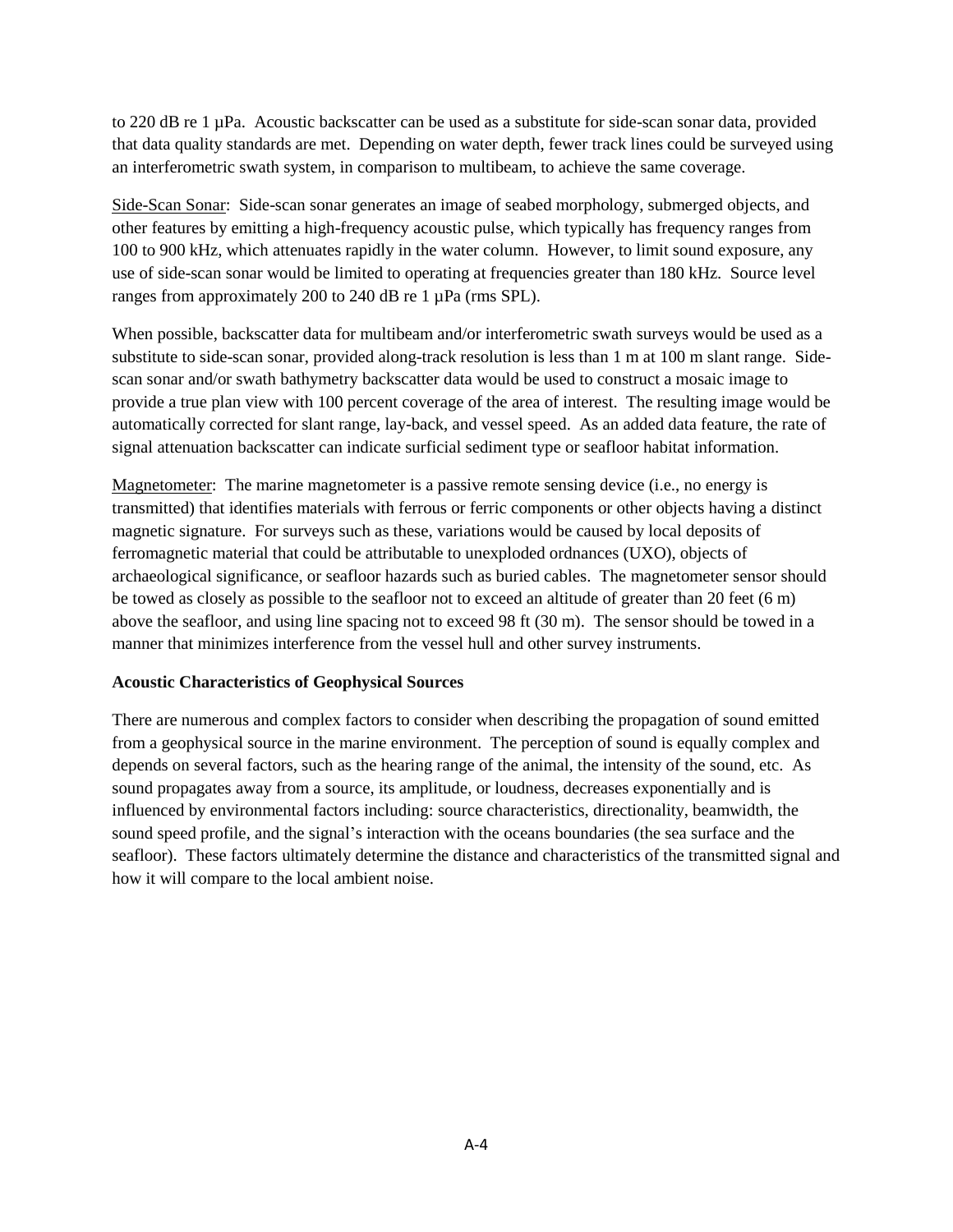| <b>Source</b>                                            | <b>Operational</b><br><b>Frequency Range</b> | <b>Peak</b><br><b>Source</b><br><b>Level</b> | <b>Representative Beam</b><br><b>Pattern (Horizontal and</b><br><b>Vertical</b> )                                          | <b>Frequency</b><br>for Testing <sup>1</sup> | <b>Representative</b><br><b>Pulse Length</b><br>(ms) | <b>RMS</b><br>(dB) | <b>SEL</b><br>(dB) | <b>Cumulative</b><br>$SEL$ (dB) |
|----------------------------------------------------------|----------------------------------------------|----------------------------------------------|----------------------------------------------------------------------------------------------------------------------------|----------------------------------------------|------------------------------------------------------|--------------------|--------------------|---------------------------------|
| <b>Boomer</b><br>(surface tow)                           | $300 \text{ Hz} - 510 \text{ kHz}$           | $<$ 220 dB                                   | Horizontal:<br>omnidirectional<br>Vertical:<br>downward focused                                                            | $6.2$ kHz                                    | 0.6                                                  | 205                | 172                | 182                             |
| Chirp sub-<br>bottom profiler<br>(tow above<br>seafloor) | $500$ Hz $-$ 24 kHz                          | $<$ 220 dB                                   | Horizontal:<br>omnidirectional<br>Vertical:<br>Downward focused                                                            | 4-20 kHz<br>(wideband)                       | 4.6                                                  | 180                | 156                | 166                             |
| Side-scan sonar<br>(near-surface<br>tow)                 | $>180-900$ kHz                               | $<$ 240 dB                                   | Along-track:<br>very narrow<br>Across-track: wide                                                                          | 445 kHz                                      | 0.1                                                  | 223                | 182                | 192                             |
| <b>Multibeam</b><br>(hull or davit<br><i>mounted</i> )   | $> 180 - 500$ kHz                            | $<$ 230 dB                                   | Determined by number of<br>beams, beam spacing,<br>frequency, etc.<br>Along-track:<br>very narrow<br>Across-track:<br>wide | 300 kHz                                      | 0.3                                                  | 221                | 185                | 195                             |
| <b>Interferometric</b><br>Swath<br>(davit mounted)       | $> 180 - 600$ kHz                            | $<$ 220 dB                                   | Depends on frequency<br>Along-track:<br>very narrow<br>Across-track:<br>wide                                               | 234 kHz                                      | 0.2                                                  | 218                | 180                | 190                             |
| <b>Single Beam</b><br>(hull mounted)                     | $> 180 - 540$ kHz                            | $<$ 230 dB                                   | Horizontal:<br>omnidirectional<br>Vertical:<br>Downward                                                                    | $200$ $kHz$                                  | 0.7                                                  | 194                | 163                | 173                             |

## **Table A-1. Characteristics of Electromechanical Sources Proposed for Geophysical Surveys\***

<sup>\*</sup>Italics indicate the operational frequency is beyond hearing range of cetaceans, manatees, seals, sea turtles, and most fish. <sup>1</sup>Testing by Crocker and Fratantonio 2016; see report for details.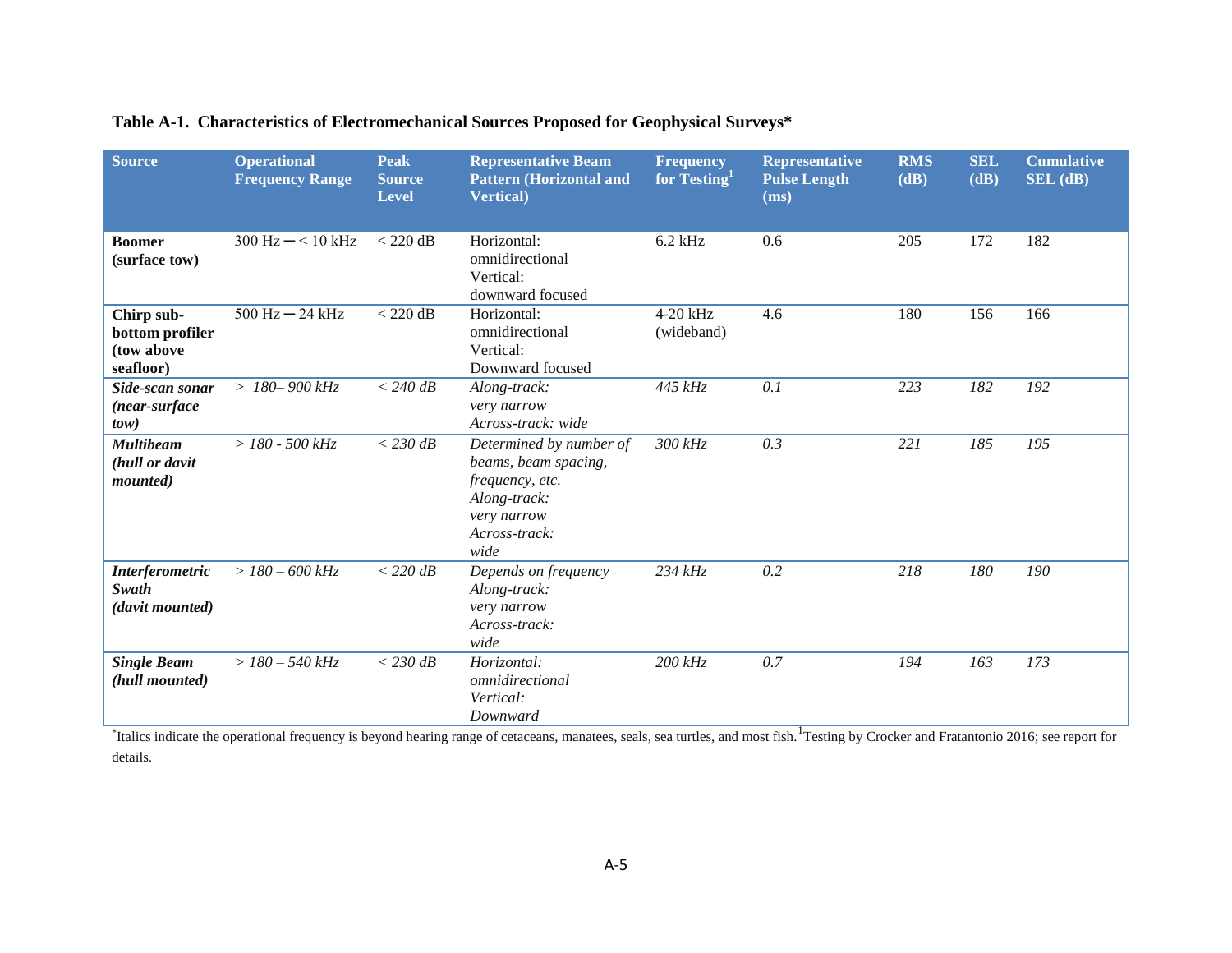|                              | <b>Range to Level B</b><br>(m)           |                                               |                                               | <b>Range to Level A</b><br>(m)                 |                                               |                                                |
|------------------------------|------------------------------------------|-----------------------------------------------|-----------------------------------------------|------------------------------------------------|-----------------------------------------------|------------------------------------------------|
| <b>Source</b>                | <b>All marine</b><br>mammals<br>(160 dB) | <b>Low-frequency</b><br>cetaceans<br>(199 dB) | Mid-frequency<br><b>cetaceans</b><br>(198 dB) | <b>High-frequency</b><br>cetaceans<br>(173 dB) | <b>Phocid</b><br><i>pinnipeds</i><br>(201 dB) | <b>Otariid</b><br><i>pinnipeds</i><br>(219 dB) |
| <b>Boomer</b>                |                                          |                                               |                                               |                                                |                                               |                                                |
| (surface tow)                | 29.3                                     | $\lt 1$                                       | < 1                                           | 4.0                                            | $\lt 1$                                       | $\lt 1$                                        |
| Chirp sub-bottom profiler    |                                          |                                               |                                               |                                                |                                               |                                                |
| (tow above seafloor)         | 2.5                                      | $\lt 1$                                       | < 1                                           | $\leq$ 1                                       | $\lt 1$                                       | $\lt 1$                                        |
| Side-scan sonar              |                                          |                                               |                                               |                                                |                                               |                                                |
| (near-surface tow)           | 135.9                                    | $\langle l$                                   | $\langle l$                                   | 18.5                                           | $\langle l$                                   | $\langle l$                                    |
| <b>Multibeam</b>             |                                          |                                               |                                               |                                                |                                               |                                                |
| (hull or davit mounted)      | 215.4                                    | $\langle l$                                   | $\langle l$                                   | 29.3                                           | $\langle l$                                   | $\langle l$                                    |
| <b>Interferometric Swath</b> |                                          |                                               |                                               |                                                |                                               |                                                |
| (davit mounted)              | 100.0                                    | $\langle l$                                   | $\langle l$                                   | 13.6                                           | $\langle l$                                   | $\langle l$                                    |
| <b>Single Beam</b>           |                                          |                                               |                                               |                                                |                                               |                                                |
| (hull mounted)               | 7.4                                      | $\langle l$                                   | $\langle$ 1                                   | $1.0\,$                                        | $\langle l$                                   | $\langle l$                                    |

## **Table A-2. Distance to Level A and Level B Harassment of Marine Mammal Hearing Groups\***

\* Italics indicate the operational frequency is beyond hearing range of cetaceans, manatees, seals, sea turtles, and most fish.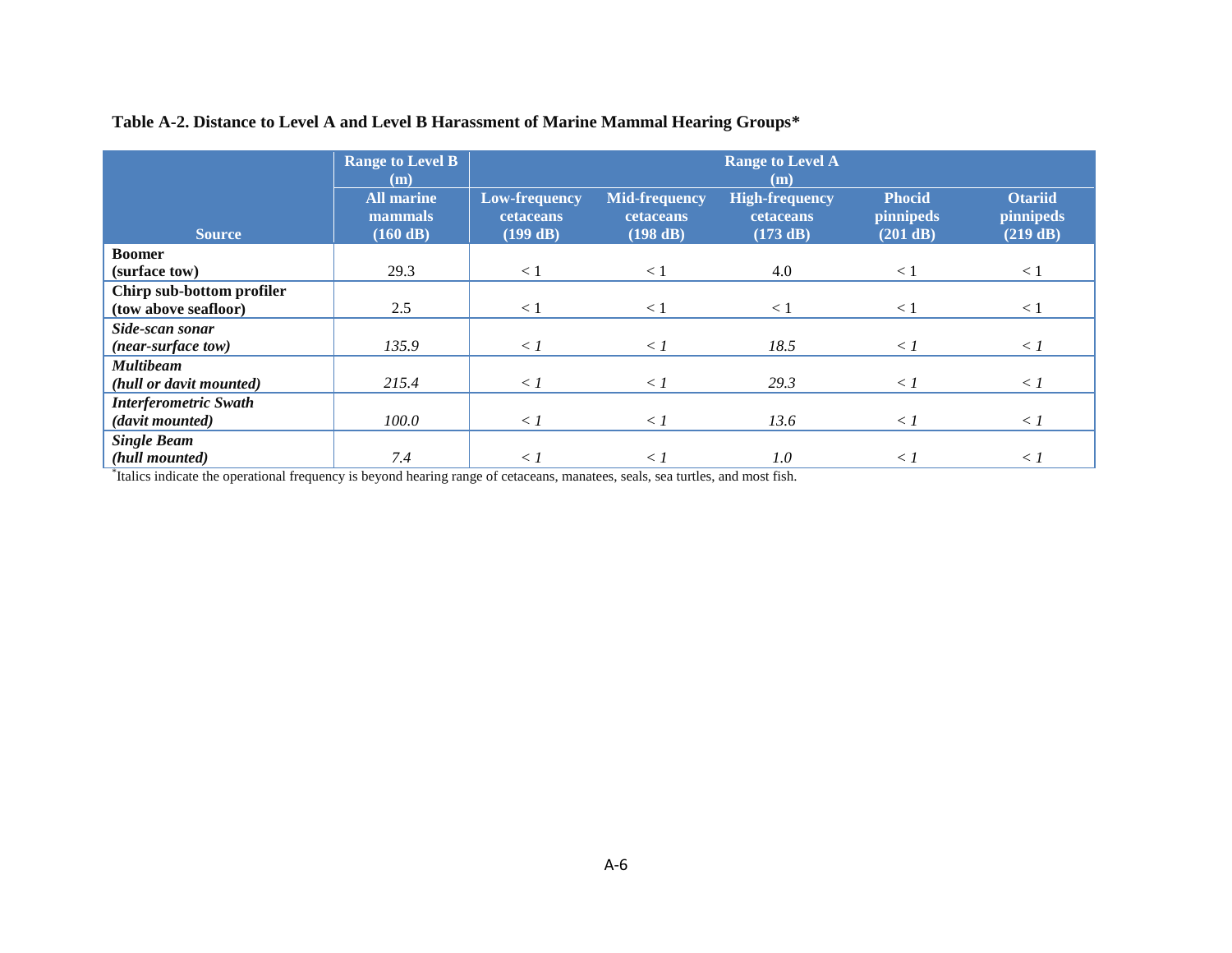#### **Geological and Geotechnical Equipment and Techniques**

Information from geological surveys (i.e., sediment sampling) would be used in tandem with geophysical data to ground-truth geophysical data and to determine the geometry, volume, and quality of offshore sand resources/deposits. Sediment sampling would occur at selected locations where existing geophysical data indicates promising targets for quality sand. Some samples would be taken at sites on the flanks of the geomorphic features or sand resource areas to determine the footprint and other geologic characteristics, and other samples would be taken in the center of the resource areas to verify data regarding the thickness and textural properties of the sand resource. Sediment sampling could be completed using a vibracore or a grab sampler. In general, grab sampling is conducted when surficial sediment composition needs to be studied as opposed to sediment thickness and stratigraphy. The two techniques of sediment sampling are discussed below.

Vibracoring. A 3- or 4-inch (7.6- 10.1-centimeter (cm)) diameter aluminum core barrel mounted on a platform or support assembly would be used to penetrate sediments in the upper 20 feet (6 m) of the seafloor. A sediment sample of 5 to 20 feet (1.5 to 6 m) would be acquired to determine sediment characteristics and sand resource thickness. To penetrate seafloor sediments, the core barrel is vibrated by a pneumatic or electric vibrahead, which results in local liquefaction of sediment along the core barrel surface, facilitating penetration into the sediment (Fugro 2003; ISSMGE 2005). Some operations use a single, non-reusable aluminum core barrel to collect and preserve the core sample, whereas others have a reusable core barrel that is lined with a plastic or Kevlar sleeve that collects and preserves the sample. A typical vibracore survey would obtain 15 to 25 cores approximately 20 feet (6 m) deep in an area measuring 1 square mile (640 acres or 259 hectare) per day. The vibratory mechanism on the vibracorer would introduce underwater sound in addition to broadband noise from the vessel. The vibratory mechanism produces a relatively short, broadband noise with peak frequency less than 1 kHz. Source levels are generally expected to be less than 180–190 dB re 1  $\mu$ Pa @ 1 m depending on the intensity of the vibrations, barrel material, and nature of sediment penetration (Reiser et al., 2011). Vessels may be dynamically positioned, live boated, or anchored, under permissible circumstances, during vibracoring (Figure A-2), which may also contribute to the radiated noise during the operation.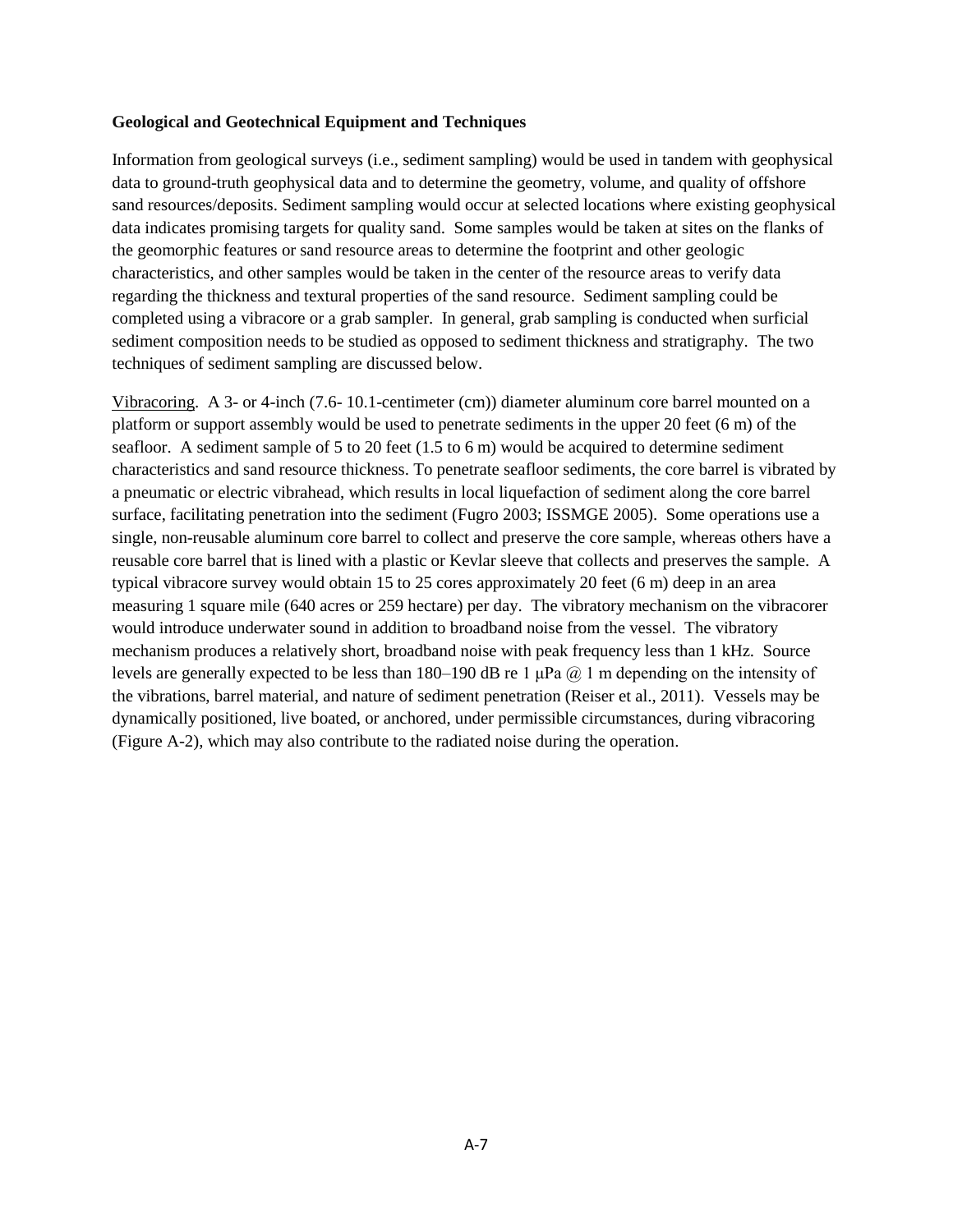

**Figure A-2. Deployment of a 20-foot Vibracore from Stern A-frame**

Grab Samplers. Grab samplers are one of the most common methods of retrieving sediment samples or biological samples from the seabed. A grab sampler is a device that collects a sample from the surface of the seabed by bringing two steel clamshells together. The grab is lowered to the seabed and activated either automatically or by remote control. The shells swivel together in a cutting action and by so doing remove a section of seabed. The sample is recovered to the ship for examination. One grab sample takes approximately 5–15 minutes to obtain. Grab sampling penetrates from a few inches to a few feet below the seafloor. The greatest noise associated with grab sampling is expected to be vessel noise, which would also be 150-180 dB re 1 μPa @ 1 m (CEDA 2011).

Geological sampling disturbs the seafloor; however, due to the small size of the vibracores and associated platforms, the area of seabed to be disturbed during individual sampling events is estimated to range from 1 to 9 square feet (0.3 to 2.7 square m). The total area of seafloor disturbed by bottom sampling and shallow coring activities would be a very small portion of the total Study Area.

### **Survey Vessels, Timing, and Design**

Surveys can occur either through one mobilization for simultaneous collection of data, or through separate mobilizations (one to collect geophysical data and one to collect geological or geotechnical information) from regional ports and shorebases. Either mobilization could potentially use more than one vessel. Depending on the nature of operations, surveys would be conducted by vessels that could potentially remain offshore for 1 to 30 days of their survey duration, but could travel periodically to an onshore support base for fuel, supplies, equipment repairs, and crew changes. Before any geological sampling occurs, the area would be investigated by appropriate means to ensure impacts to sensitive resources are avoided; this could entail advance or real-time interpretation of geophysical data by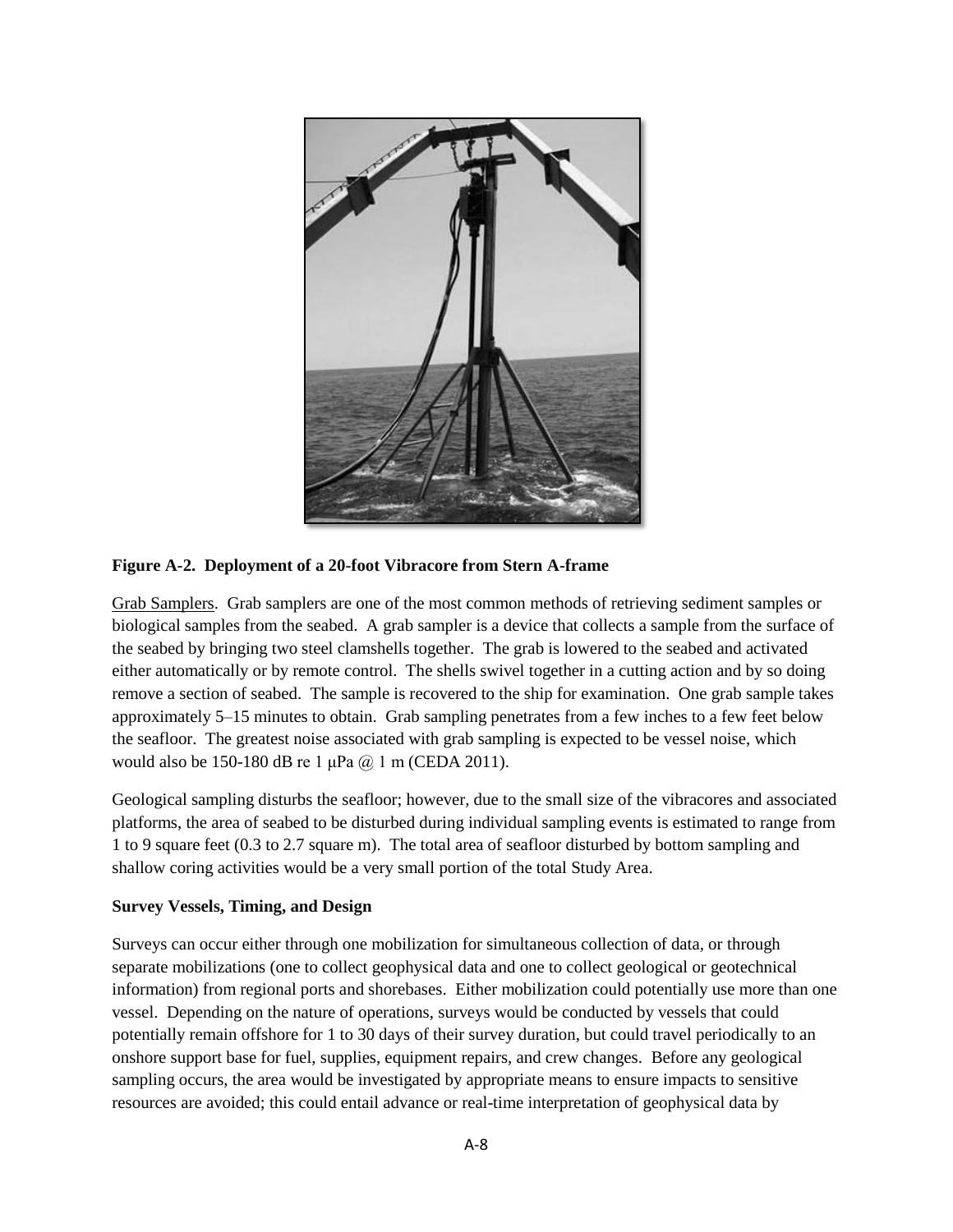qualified personnel or by divers assisting with vibracoring. Data collection would be continuous during the survey, but could stop while the vessel repositions or temporarily cease due to environmental considerations. Survey plans that include details of mobilization and data collection expectations would be developed and approved prior to a specific project.

The survey time of year is largely constrained by seasonal sea state conditions, with a desired conditions consisting of wave heights of less than 3 feet  $(1 \text{ m})$  for geophysical surveys and less than 5 feet  $(1.5 \text{ m})$ for geological sampling. Surveys in the North and Mid-Atlantic are typically more efficient after the spring winds of May have subsided until mid-September/October, when the probability for nor'easters and other strong storms increases. For the South Atlantic and the Gulf of Mexico, opportune times for surveying are the same as the North and Mid-Atlantic; however, peak hurricane season from summer to fall could affect the ability to conduct surveys. Geophysical activities usually occur during daylight hours, unless nighttime surveying occurs with consideration of a passive acoustic monitoring system (Appendix B). Sand survey activities would take into consideration areas designated as North Atlantic Right Whale critical habitat or seasonal management areas (SMAs) in the Atlantic (Appendix B).

Depending on the type of equipment being deployed, a vessel with an A-frame, boom, or davit could be required to assist with instrument retrieval. Typically, survey equipment would be deployed from a single vessel ranging from approximately 28 to 120 feet (9 to 37 m) in length, depending on the survey activity to be conducted/equipment needs, and would travel at speeds between 3 and 5 knots (5.6 to 9.3 kilometers per hour (km/hr)), but may travel 10-12 knots (19-22 km/h) in transit. Vessels would be equipped with and transmit Automatic Identification System (AIS) (or equivalent) data to the extent practicable. Vessels would be equipped with an integrated navigational system with layback ranging instrumentation to track the position and depth of towed survey equipment. Bathymetric data would be tidally corrected using satellite altimetry, or in limited cases, coastal or temporarily-installed water level gauges. Vessels with a vibracoring rig could be larger to support the rig and associated equipment. In addition to a boat captain, a vibracoring operation team requires about three to six crew members, including a geotechnical engineer, one to three researchers, and PSOs, depending on length of survey day. Liftboats, or other spudded boats, would not be used as a vibracoring platform.

Depending on the size of the vessel and length of the geophysical survey, operations would generally be managed by a boat captain, crew (optional), one to three researchers, and protected species observers (PSOs) (see Appendix A for a discussion on observer requirements). Vessels would be generating continuous noise levels from bow-wave slap, wake bubble collapse, propeller cavitation, and engine noise; these sounds are less intense and occur in the broadband spectrum between 10 Hz and 100 kHz. This is especially true during surveying, when vessel speeds are lower and consequentially so is vesselrelated noise (Martin et al., 2012a; Zykov and Carr 2012). Vessels would use dynamic positioning or live-boat during coring; anchoring would be avoided to the maximum extent possible.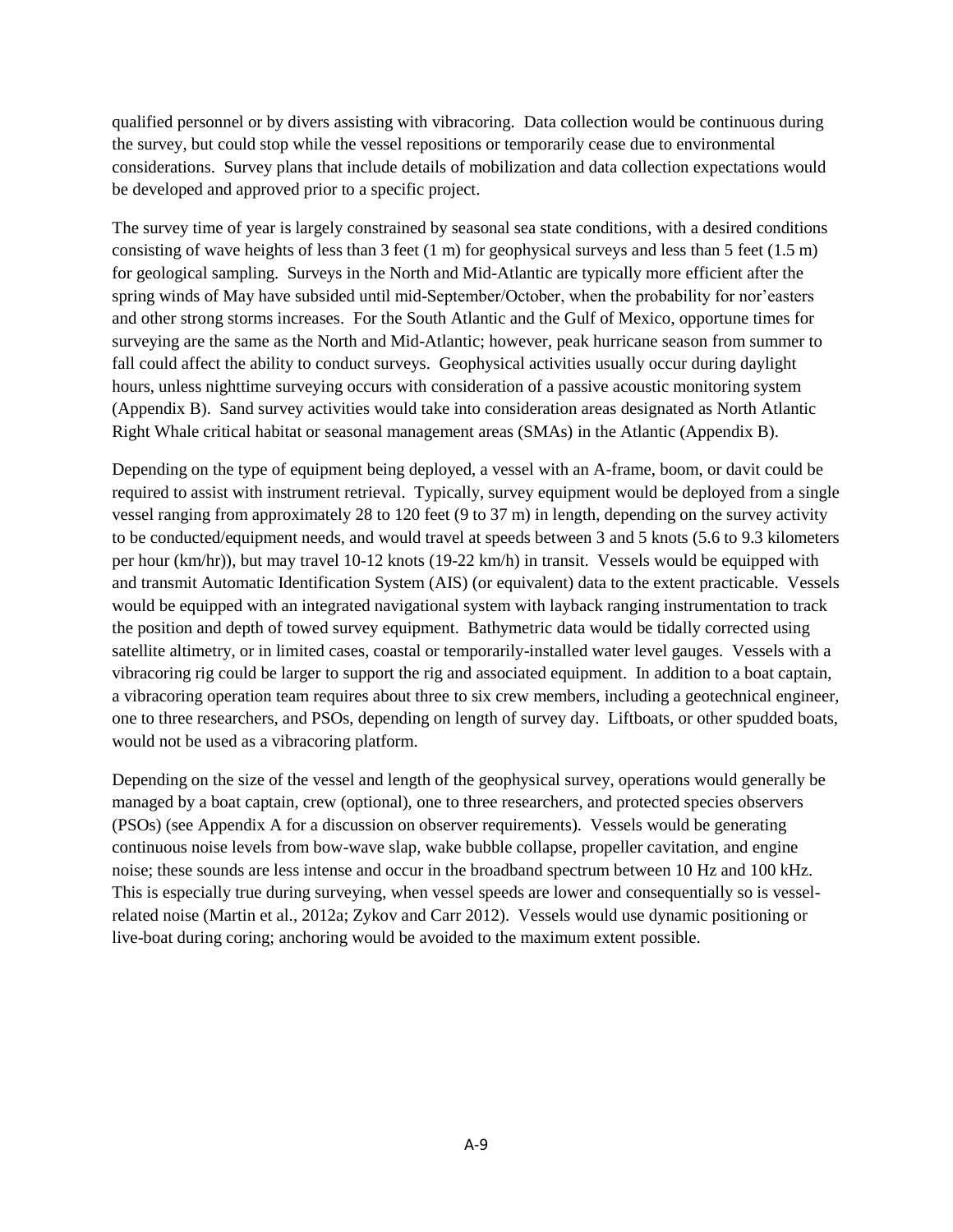#### **References**

Bureau of Ocean Energy Management (BOEM). 2017. Gulf of Mexico OCS proposed geological and geophysical activities: Western, Central, and Eastern Planning Areas; final programmatic environmental impact statement. 4 vols. U.S. Dept. of the Interior, Minerals Management Service, Gulf of Mexico OCS Region, New Orleans, LA. OCS EIS/EA BOEM 2017-051.

BOEM. 2014a. Atlantic OCS proposed geological and geophysical activities: Mid-Atlantic and South Atlantic Planning Areas; final programmatic environmental impact statement. 3 vols. U.S. Dept. of the Interior, Minerals Management Service, Gulf of Mexico OCS Region, New Orleans, LA. OCS EIS/EA BOEM 2014-001.

BOEM. 2014b. Proposed Geophysical and Geological Activities in the Atlantic OCS to Identify Sand Resources and Borrow Areas North Atlantic, Mid-Atlantic, and South Atlantic-Straits of Florida Planning Areas Final Environmental Assessment. OCS EIS/EA BOEM 2013-219. Herndon, VA. March 2014.

Central Dredging Association (CEDA). 2011. Underwater sound in relation to dredging. CEDA Position Paper. 7 November 2011.

Crocker, S.E. and F.D. Fratantonio. 2016. Characteristics of Sounds Emitted During High-Resolution Marine Geophysical Surveys. Naval Undersea Warfare Center Division. Newport, RI. NUWC-NPT Technical Report 12,203.

Dartnell, Peter and James V. Gardner. 2004. "Predicting Seafloor Facies from Multibeam Bathymetry and Backscatter Data." Photogrammetric Engineering & Remote Sensing. Volume 70, No. 9. September 2004, pp. 1081-1091.

Fugro. 2003. Geophysical and geological techniques for the investigation of near-seabed soils and rocks. A handbook for non-specialists. U.S. Rev. 02-23/03. 55 pp. Available online at: http://www.fugro.com/downloads/corporate/other/GP-GT-TECHNIQUES-handbook.pdf.. Accessed September 16, 2013.

Gustav, Kågesten. 2008. Geological Seafloor Mapping with Backscatter Data from a Multibeam Echo Sounder. Accessed at http://www.w-program.nu/filer/exjobb/Gustav\_Kagesten.pdf. Accessed September 16, 2013.

International Society for Soil Mechanics and Geotechnical Engineering (ISSMGE). 2005. Geotechnical & geophysical investigations for offshore and nearshore developments. Compiled by Technical Committee 1, International Society for Soil Mechanics and Geotechnical Engineering, September 2005. 94 pp. Internet website:

http://www.issmge.org/images/Attachments/Investigations%20for%20developments.pdf. Accessed January 2, 2014.

Martin, B, J. MacDonnell, N.E. Chorney, and D. Zeddies. 2012. Sound Source 20 Verification of Fugro Geotechnical Sources: Final Report: Boomer, Sub-Bottom 21 Profiler, Multibeam Sonar, and the R/V Taku. JASCO Document 00413, Version 1.0 DRAFT. Technical report by JASCO Applied Sciences for Fugro GeoServices Inc. 31 pp.